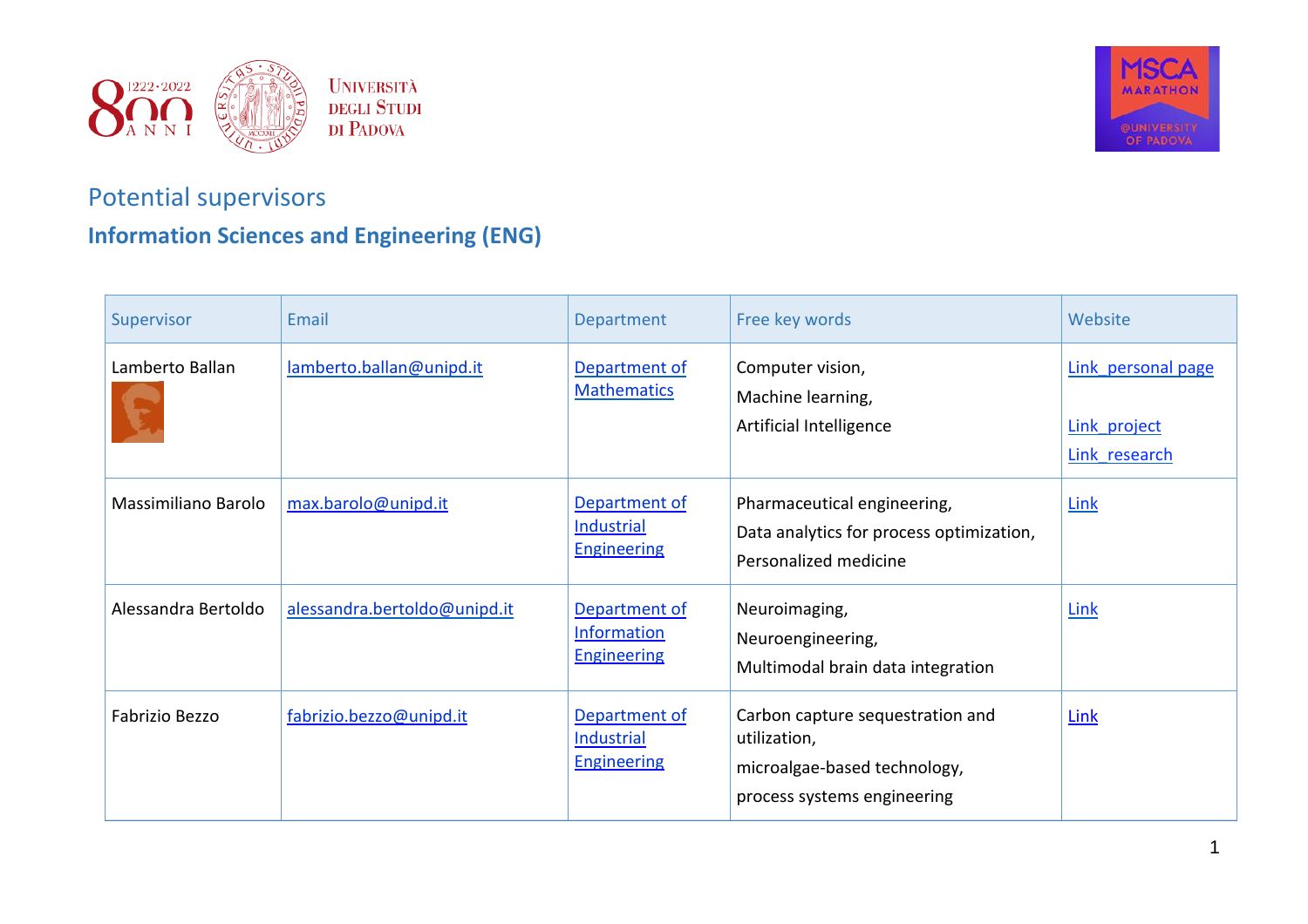



| Supervisor               | Email                      | Department                                                   | Free key words                                                                                                | Website                                   |
|--------------------------|----------------------------|--------------------------------------------------------------|---------------------------------------------------------------------------------------------------------------|-------------------------------------------|
| Lisa Biasetto            | lisa.biasetto@unipd.it     | Department of<br><b>Management and</b><br><b>Engineering</b> | Metal matrix composites,<br>Additive manufacturing,<br><b>Biomaterials</b>                                    | Link personal page<br>Link project        |
| Ettore Bolisani          | ettore.bolisani@unipd.it   | Department of<br><b>Management</b><br>and Engineering        | Knowledge Management,<br>Innovation Management,<br><b>Technology Management</b>                               | Link                                      |
| <b>Irene Calliari</b>    | irene.calliari@unipd.it    | Department of<br>Industrial<br><b>Engineering</b>            | Physical metallurgy,<br>Material science                                                                      | Link<br>Link project                      |
| Sergio Canazza<br>Targon | canazza@dei.unipd.it       | Department of<br>Information<br>engineering                  | Sound and music computing,<br>musical cultural heritage                                                       | Link personal page<br><b>Link project</b> |
| Simone Carmignato        | simone.carmignato@unipd.it | Department of<br><b>Management and</b><br><b>Engineering</b> | Precision and additive manufacturing (3D<br>printing),<br>Dimensional metrology,<br>X-ray computed tomography | Link personal page<br>Link project        |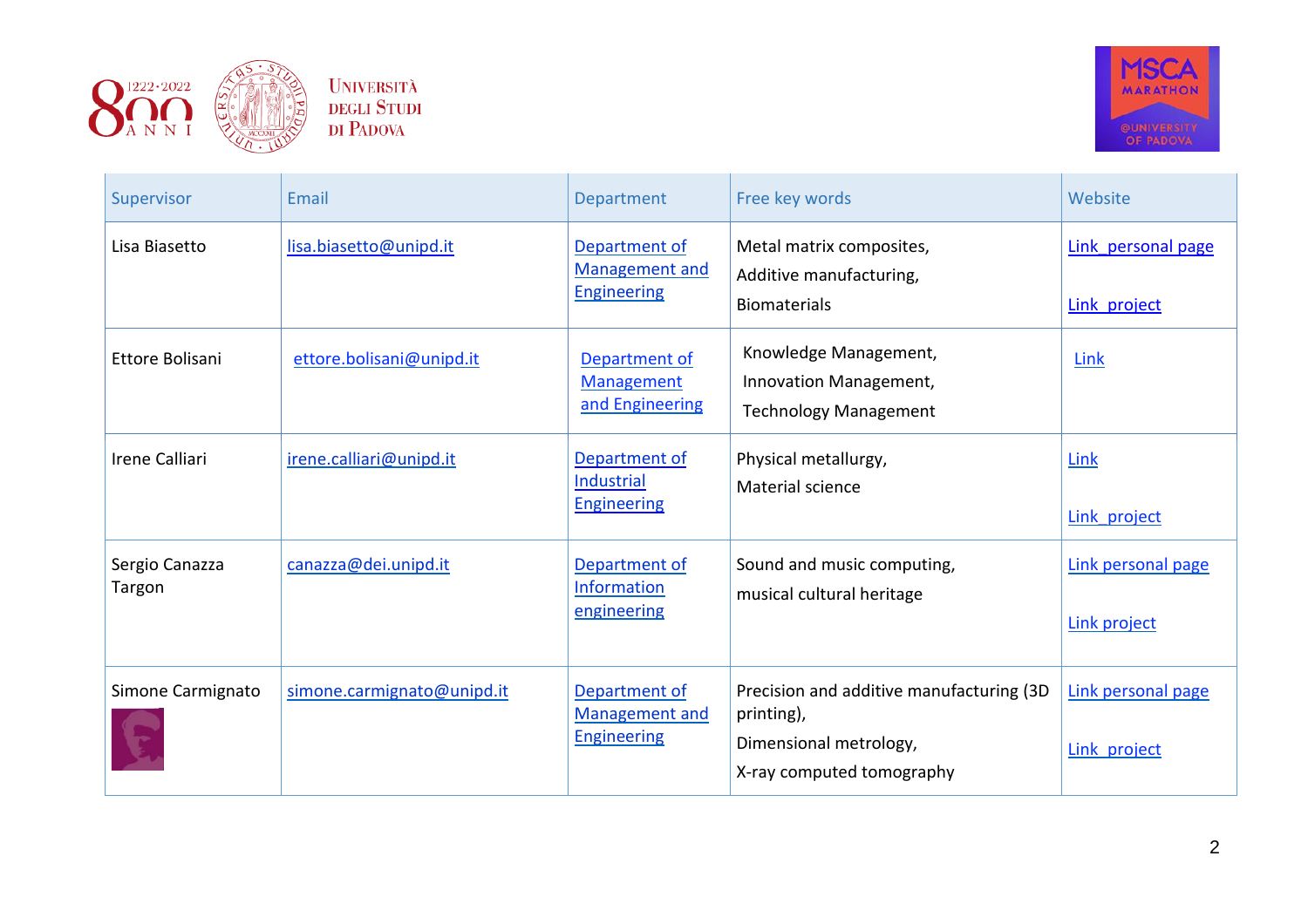



| Supervisor         | Email                       | Department                                                | Free key words                                              | Website                             |
|--------------------|-----------------------------|-----------------------------------------------------------|-------------------------------------------------------------|-------------------------------------|
| Giovanna Cavazzini | giovanna.cavazzini@unipd.it | Department of<br>Industrial<br><b>Engineering</b>         | CFD,<br>Fluid machines,<br>Design and optimization          | Link personal page<br>Link research |
| Paolo Colombo      | paolo.colombo@unipd.it      | Department of<br>Industrial<br><b>Engineering</b>         | Additive Manufacturing,<br>Ceramics,<br>Geopolymers         | <b>Link project</b>                 |
| Fosca Conti        | fosca.conti@unipd.it        | Department of<br><b>Chemical Sciences</b>                 | Materials,<br>Energy,<br>Environment                        | Link                                |
| Mauro Conti        | mauro.conti@unipd.it        | Department of<br><b>Mathematics</b>                       | Computer Security,<br>Privacy,<br>Internet of Things (IoT)  | Link                                |
| Barbara Di Camillo | barbara.dicamillo@unipd.it  | Department of<br><b>Information</b><br><b>Engineering</b> | Computational genomics,<br>Single cell,<br>Machine learning | Link personal page<br>Link project  |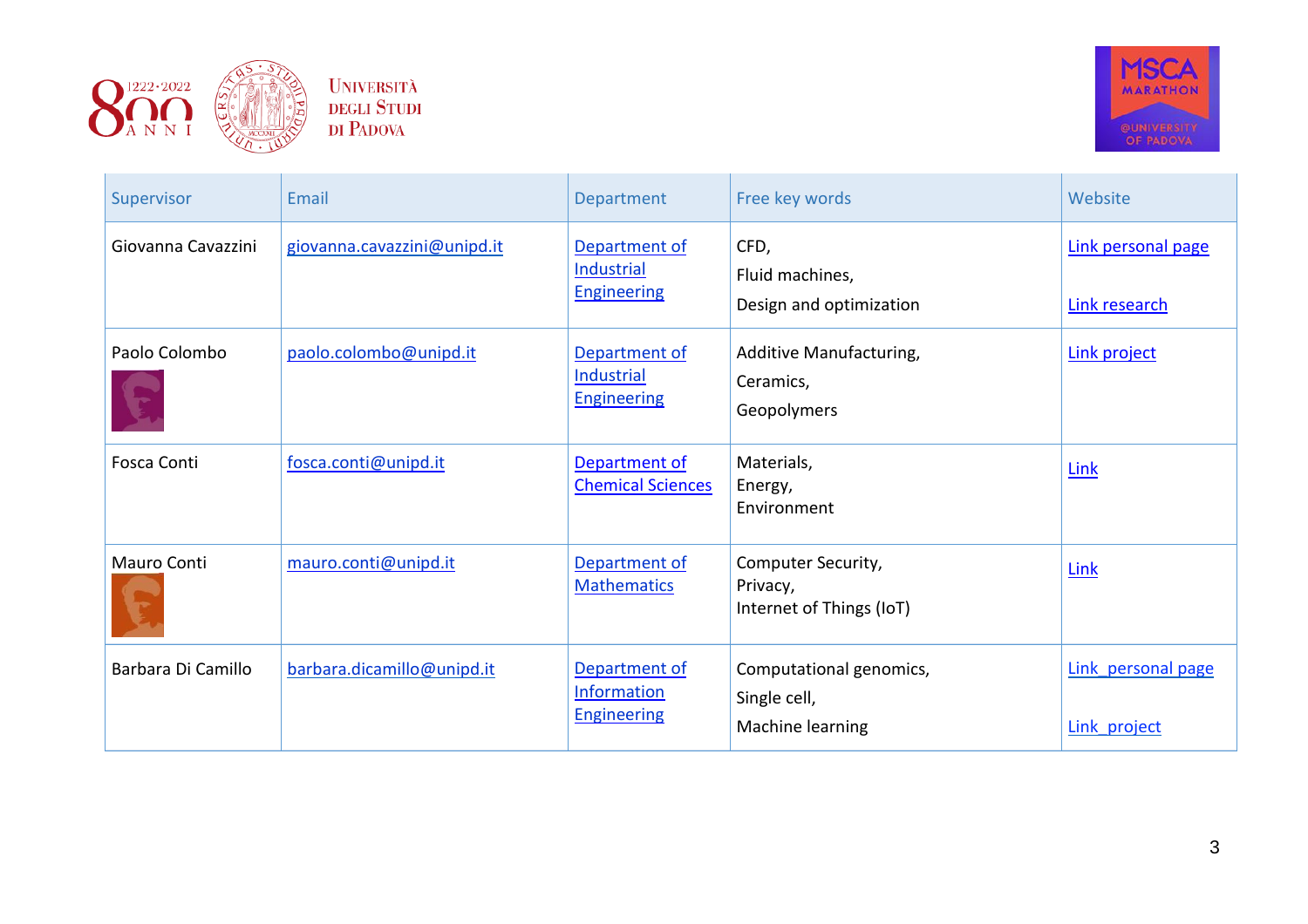



| Supervisor           | Email                      | <b>Department</b>                                                                       | Free key words                                                                                                                    | Website                            |
|----------------------|----------------------------|-----------------------------------------------------------------------------------------|-----------------------------------------------------------------------------------------------------------------------------------|------------------------------------|
| Flora Faleschini     | flora.faleschini@unipd.it  | Department of Civil,<br><b>Environmental and</b><br>Architectural<br><b>Engineering</b> | Concrete,<br>Civil engineering,<br>Recycled materials                                                                             | Link                               |
| Ugo Galvanetto       | ugo.galvanetto@unipd.it    | Department of<br>Industrial<br><b>Engineering</b>                                       | Computational mechanics,<br>Structural damage,<br>Nonlinear problems                                                              | Link personal page<br>Link project |
| Massimo Guarnieri    | massimo.guarnieri@unipd.it | Department of<br>Industrial<br><b>Engineering</b>                                       | Industrial scale Redox Flow Batteries,<br>Electric waterborne mobility with solid<br>state batteries and fuel cell,<br>Microgrids | Link personal page<br>Link project |
| Antonia Larese       | antonia.larese@unipd.it    | Department of<br><b>Mathematics</b>                                                     | <b>Computational Mechanics,</b><br>Computational Fluid Dynamics,<br><b>Coupled Problems</b>                                       | Link personal page<br>Link project |
| <b>Basilio Lenzo</b> | basilio.lenzo@unipd.it     | Department of<br>Industrial<br><b>Engineering</b>                                       | Vehicle dynamics,<br>State estimation,<br>Vehicle control                                                                         | Link personal page<br>Link project |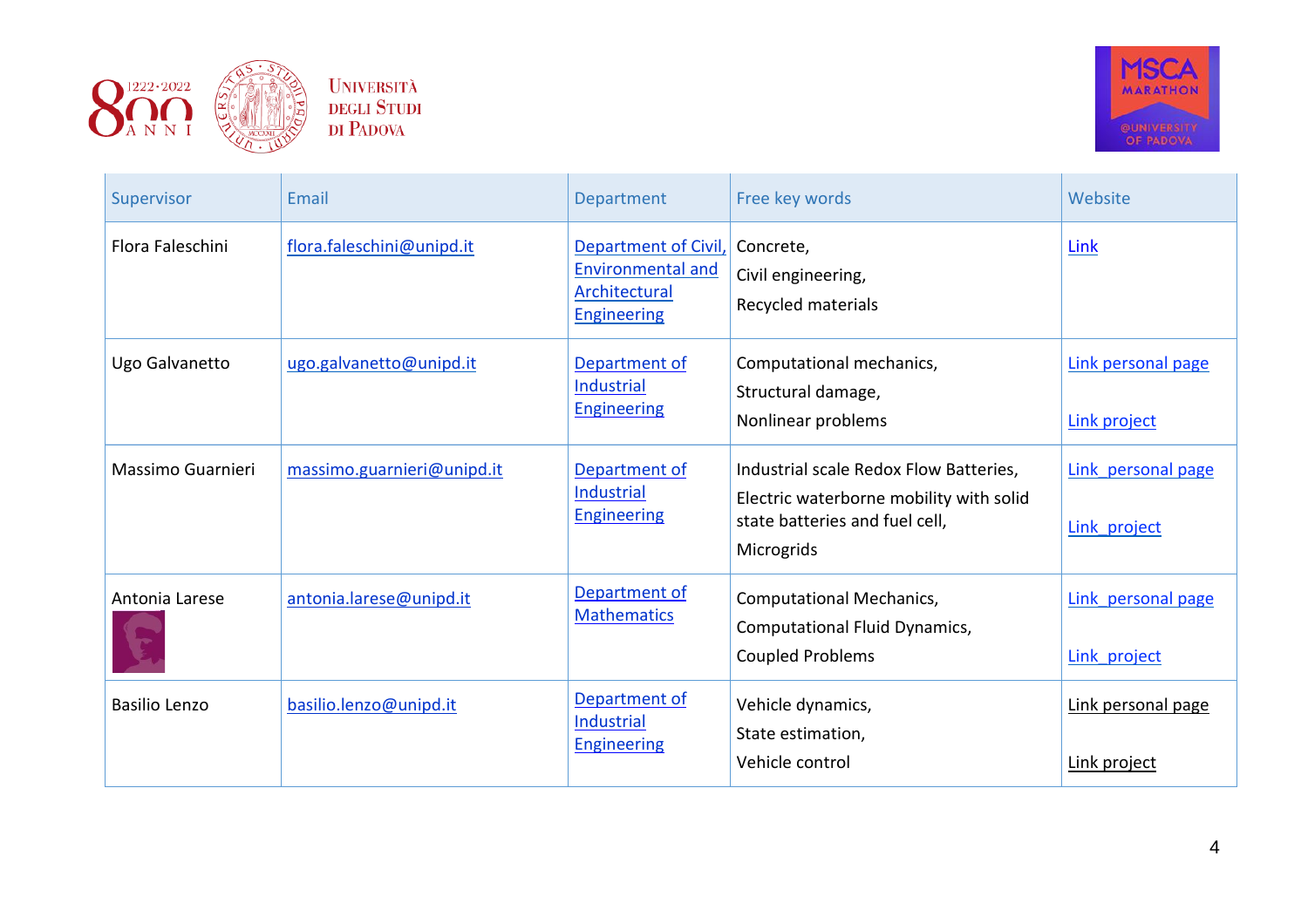



| Supervisor                          | Email                  | Department                                                                                 | Free key words                                                                                                  | Website                            |
|-------------------------------------|------------------------|--------------------------------------------------------------------------------------------|-----------------------------------------------------------------------------------------------------------------|------------------------------------|
| Marco Marani                        | marco.marani@unipd.it  | Department of Civil,<br><b>Environmental and</b><br>Architectural<br><b>Engineering</b>    | Hydrology,<br>Eco-hydrology,<br>Extreme events,<br>Floods and droughts                                          | Link personal page<br>Link project |
| Andrea Neviani                      | neviani@dei.unipd.it   | Department of<br>Information<br><b>Engineering</b>                                         | RF/mm-wave integrated circuits,<br>Integrated circuits for biomedical<br>applications,<br>Neuromorphic circuits | Link personal page<br>Link project |
| Lucia Nicola<br><b>CHC</b> Research | lucia.nicola@unipd.it  | Department of<br>Information<br><b>Engineering</b>                                         | Computational Materials Science,<br>Dislocations,<br>Tribology                                                  | Link                               |
| Claudio Enrico<br>Palazzi           | cpalazzi@math.unipd.it | Department of<br><b>Mathematics</b>                                                        | Mobile computing and networking                                                                                 | Link                               |
| Marco Pasetto                       | marco.pasetto@unipd.it | Department of<br>Civil,<br><b>Environmental and</b><br>Architectural<br><b>Engineering</b> | Roads,<br>Railways,<br>Airports                                                                                 | Link                               |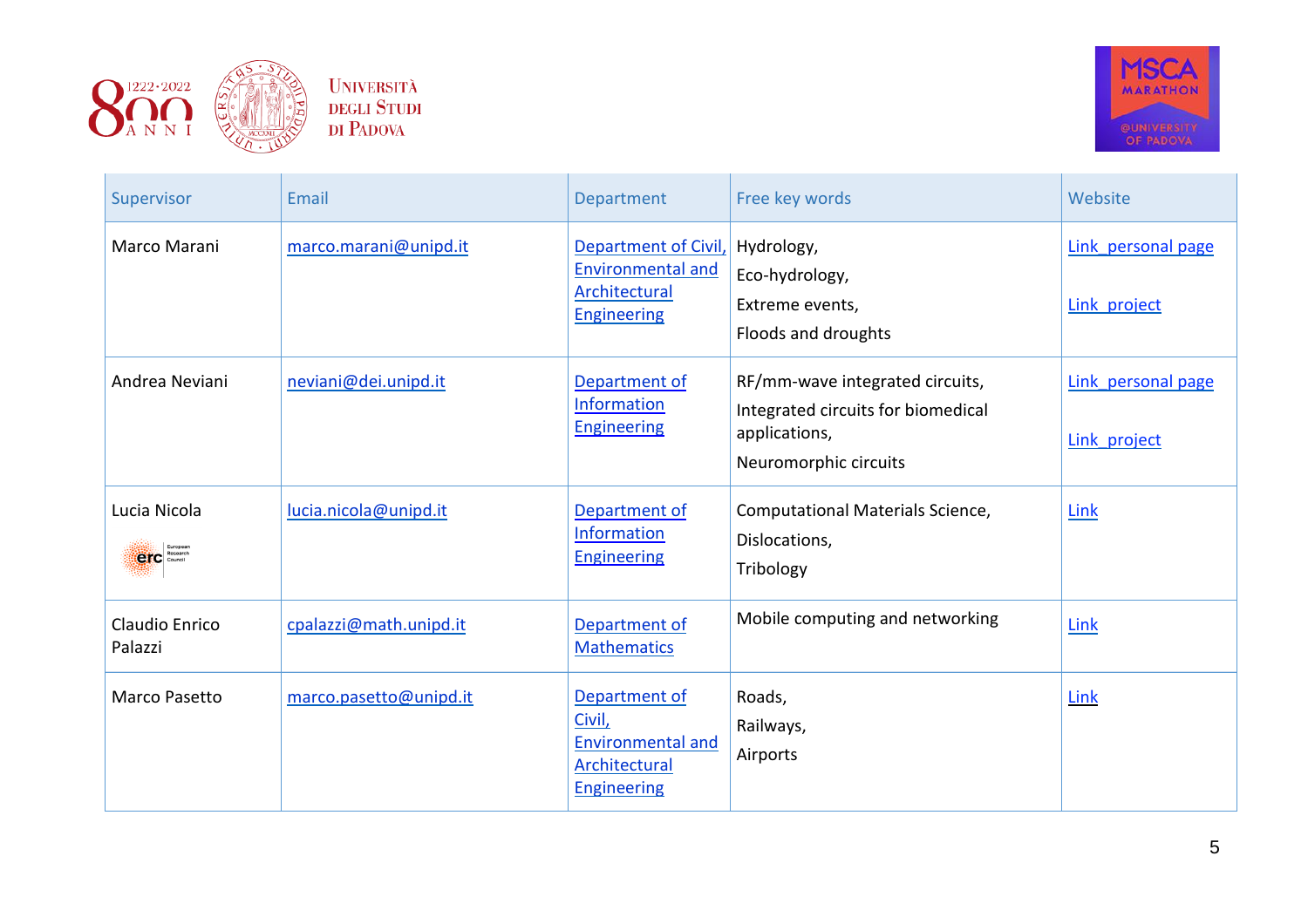



| Supervisor               | Email                        | Department                                                                | Free key words                                                                                                           | Website                            |
|--------------------------|------------------------------|---------------------------------------------------------------------------|--------------------------------------------------------------------------------------------------------------------------|------------------------------------|
| Morten Gram<br>Pedersen  | mortengram.pedersen@unipd.it | Department of<br><b>Information</b><br><b>Engineering</b>                 | Mathematical cell biology,<br>Applied dynamical systems theory,<br><b>Biophysical modelling</b>                          | Link                               |
| Francesco Pirotti        | francesco.pirotti@unipd.it   | Department of<br>Land, Environment,<br><b>Agriculture and</b><br>Forestry | Remote sensing,<br>Geospatial analysis,<br>Artificial intelligence                                                       | Link                               |
| Cinzia Pizzi             | cinzia.pizzi@unipd.it        | Department of<br><b>Information</b><br><b>Engineering</b>                 | Algorithms and data structures,<br><b>Bioinformatics and Computational</b><br>Biology,<br>Pattern matching and discovery | <b>Link</b>                        |
| <b>Marino Quaresimin</b> | marino.quaresimin@unipd.it   | Department of<br>Management and<br><b>Engineering</b>                     | Polymeric composites,<br>Damage mechanics,<br>Predictive modelling                                                       | Link personal page<br>Link project |
| Zimi Sawacha             | zimi.sawacha@unipd.it        | Department of<br><b>Information</b><br><b>Engineering</b>                 | Human movement biomechanics,<br>Musculoskeletal modelling,<br>Motion capture                                             | Link personal page<br>Link project |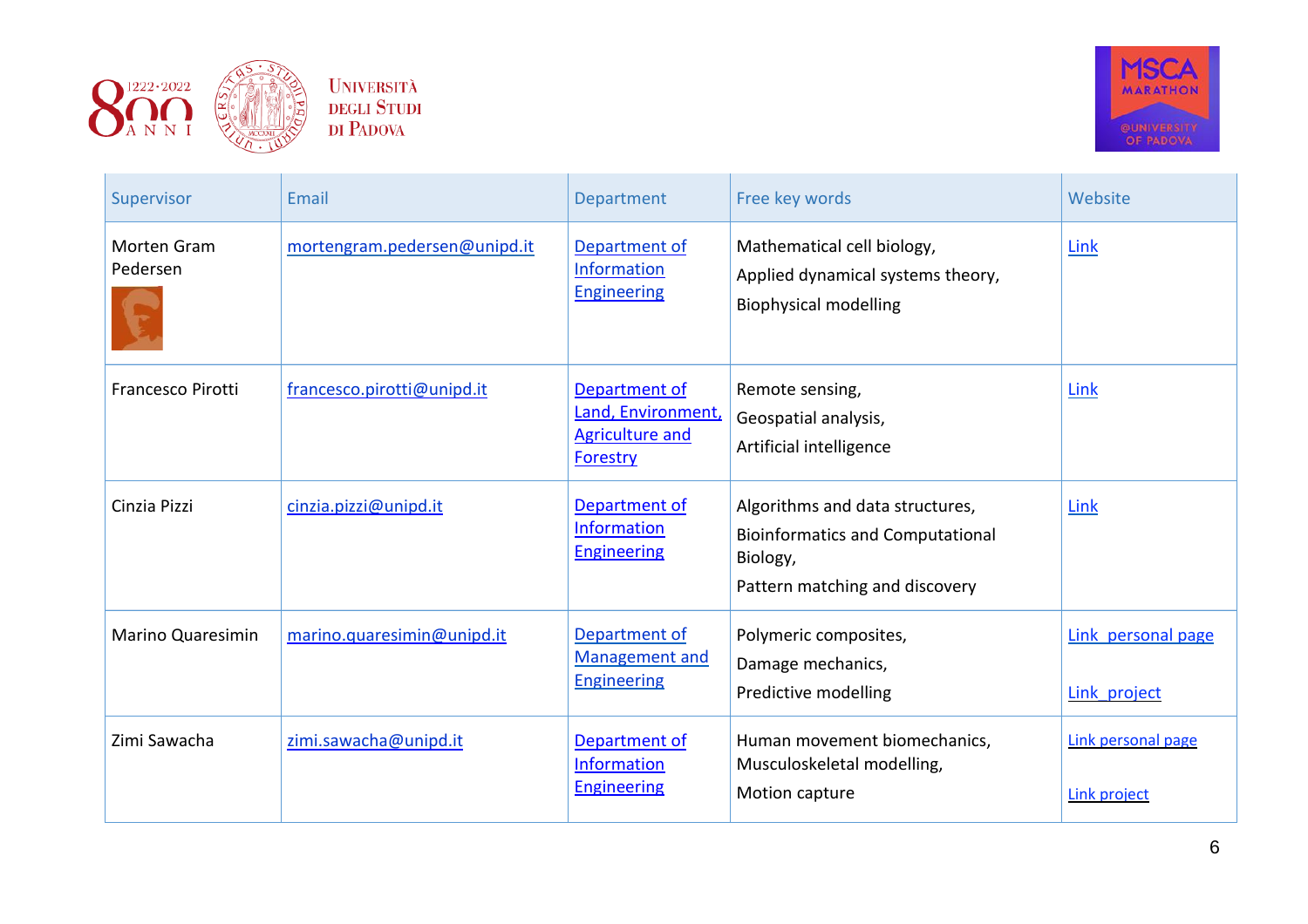



| Supervisor          | Email                    | Department                                                                                        | Free key words                                                                                                          | Website                                   |
|---------------------|--------------------------|---------------------------------------------------------------------------------------------------|-------------------------------------------------------------------------------------------------------------------------|-------------------------------------------|
| Lorenzo Sanavia     | lorenzo.sanavia@unipd.it | Department of<br>Civil,<br><b>Environmental and</b><br>Architectural<br><b>Engineering</b>        | Computational environmental<br>geomechanics,<br>Non-isotermal multiphase porous media<br>mechanics,<br>Coupled problems | Link personal page<br><b>Link project</b> |
| <b>Enrico Savio</b> | enrico.savio@unipd.it    | Department of<br>Industrial<br><b>Engineering</b>                                                 | Precision engineering,<br>Manufacturing metrology,<br>Digital manufacturing                                             | Link personal page<br>Link project        |
| Gianpaolo Savio     | gianpaolo.savio@unipd.it | Department of<br>Civil,<br><b>Environmental and</b><br><b>Architectural</b><br><b>Engineering</b> | Design for Additive Manufacturing,<br>Geometric dimensioning and tolerancing,<br>Geometric modeling                     | Link                                      |
| Luca Schenato       | luca.schenato@unipd.it   | Department of<br>Industrial<br><b>Engineering</b>                                                 | Multi-agent distributed control,<br>Cyber-physical control systems,<br>Control over wireless                            | Link                                      |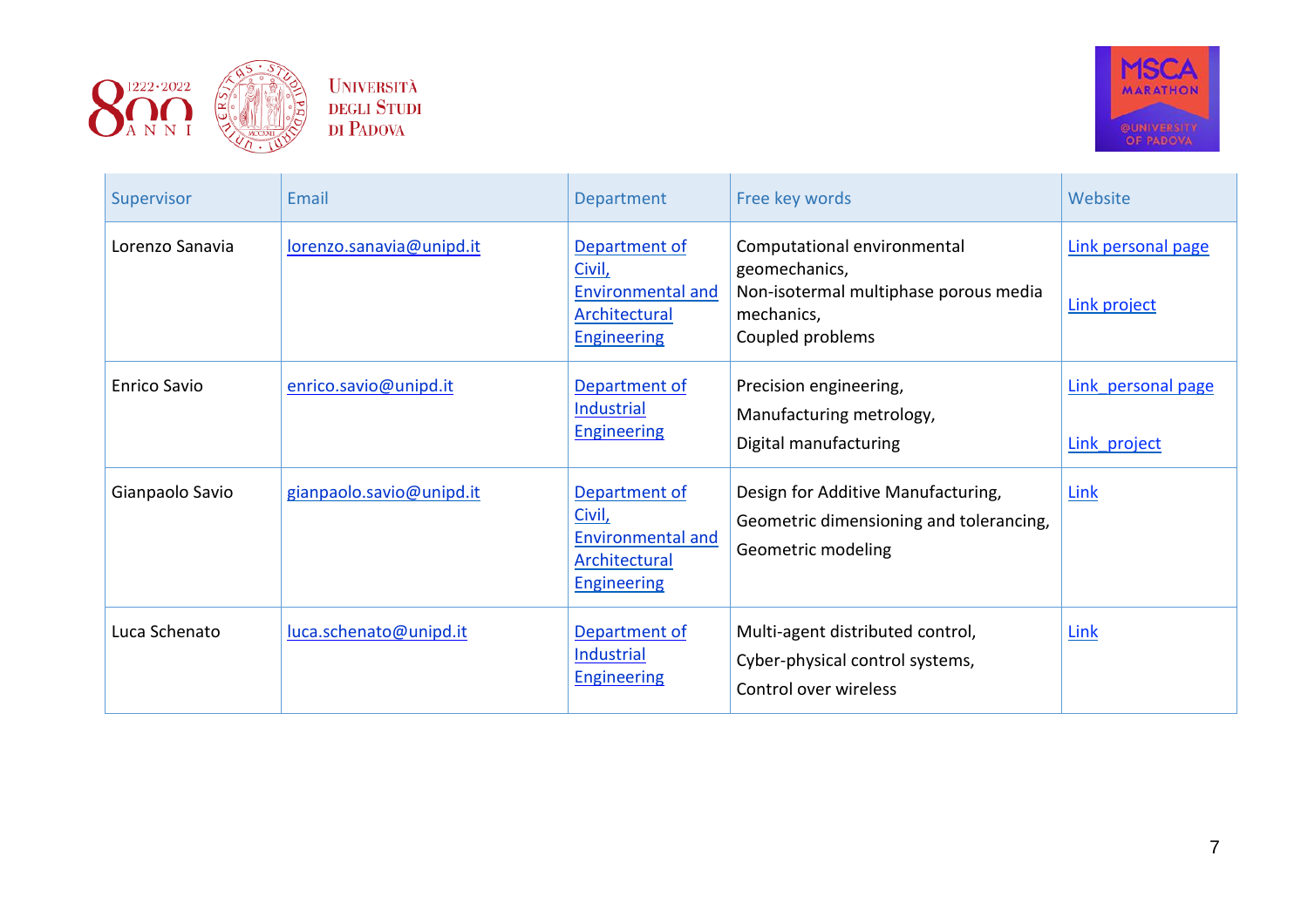



| Supervisor                           | Email                        | Department                                                                                 | Free key words                                                                          | Website                            |
|--------------------------------------|------------------------------|--------------------------------------------------------------------------------------------|-----------------------------------------------------------------------------------------|------------------------------------|
| Roberto Scotta                       | roberto.scotta@unipd.it      | Department of<br>Civil,<br><b>Environmental and</b><br>Architectural<br><b>Engineering</b> | Timber structures,<br>Fluid-Structure interaction,<br><b>Seismic Retrofitting</b>       | Link personal page<br>Link project |
| Gianmaria Silvello                   | silvello@dei.unipd.it        | Department of<br>Information<br><b>Engineering</b>                                         | Information retrieval,<br>Keyword search,<br>Data provenance and citation               | Link                               |
| Francesco Silvestri                  | francesco.silvestri@unipd.it | Department of<br><b>Information</b><br><b>Engineering</b>                                  | Algorithms for Big Data,<br>High performance computing,<br>Theoretical computer science | Link                               |
| Angelo Simone<br><b>CIC</b> Research | angelo.simone@unipd.it       | Department of<br>Industrial<br><b>Engineering</b>                                          | <b>Computational Mechanics,</b><br>Multiscale modeling,<br>Finite Element methods       | Link                               |
| Michele Scquizzato                   | scquizza@math.unipd.it       | Department of<br><b>Mathematics</b>                                                        | Algorithms                                                                              | Link personal page                 |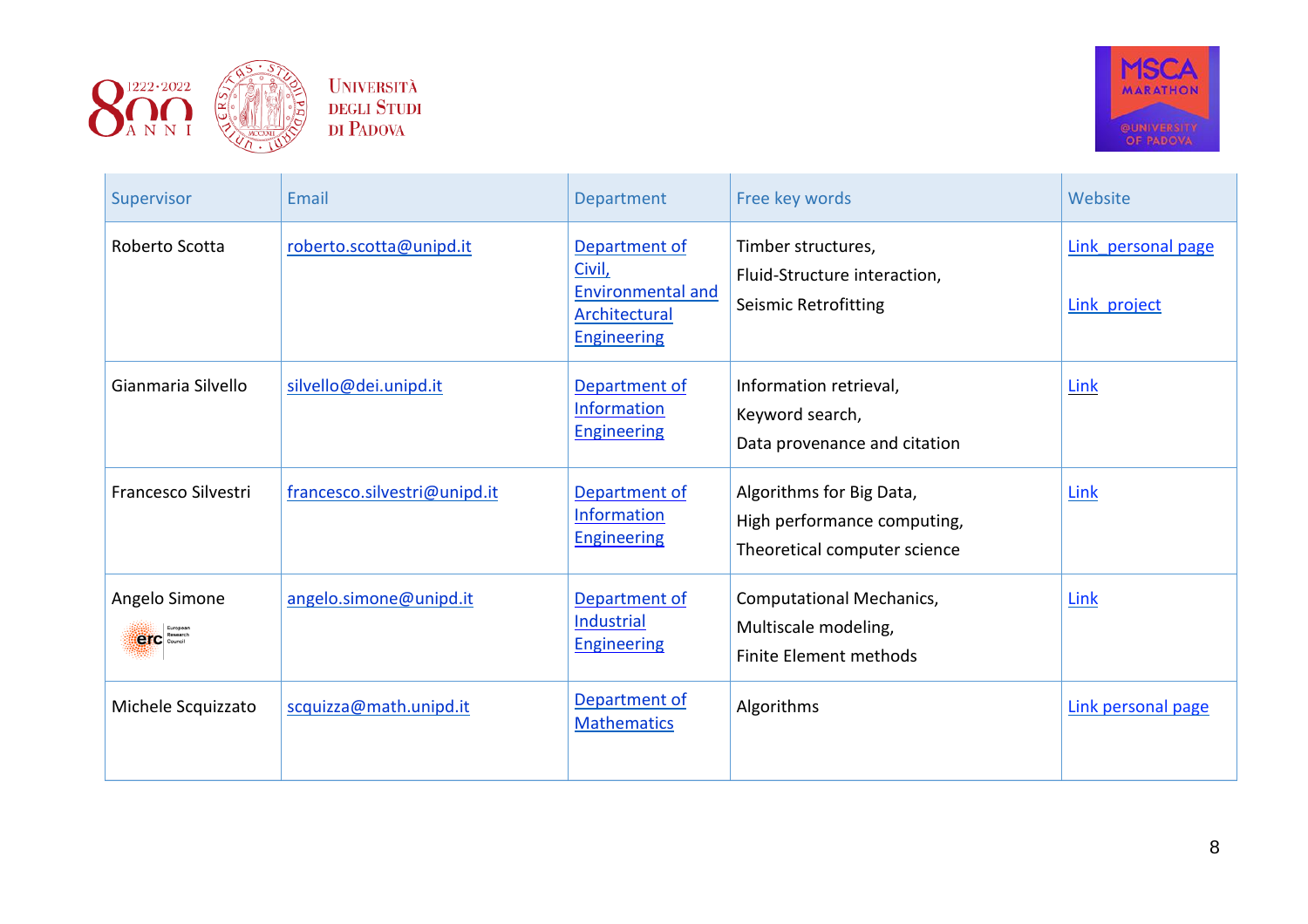



| Supervisor             | Email                    | Department                                                                                 | Free key words                                                                                   | Website                             |
|------------------------|--------------------------|--------------------------------------------------------------------------------------------|--------------------------------------------------------------------------------------------------|-------------------------------------|
| Gian Antonio Susto     | sustogia@dei.unipd.it    | Department of<br>Information<br><b>Engineering</b>                                         | Deep Learning,<br>Machine Learning,<br>Industry 4.0                                              | Link personal page                  |
| Anna Stoppato          | anna.stoppato@unipd.it   | Department of<br>Industrial<br><b>Engineering</b>                                          | Energy systems,<br>LCA,<br>waste heat recovery systems                                           | Link personal page<br>Link research |
| Pietro Teatini         | pietro.teatini@unipd.it  | Department of<br>Civil,<br><b>Environmental and</b><br>Architectural<br><b>Engineering</b> | Natural and anthropogenic land<br>subsidence,<br>Numerical geomechanics,<br>Coastal hydrogeology | Link                                |
| <b>Stefano Tomasin</b> | stefano.tomasin@unipd.it | Department of<br>Information<br><b>Engineering</b>                                         | Wireless Systems,<br>Machine Learning,<br>Security                                               | Link                                |
| Fabio Vandin           | fabio.vandin@unipd.it    | Department of<br>Information<br><b>Engineering</b>                                         | Data mining,<br>Bioinformatics,<br>Computational biology                                         | Link                                |